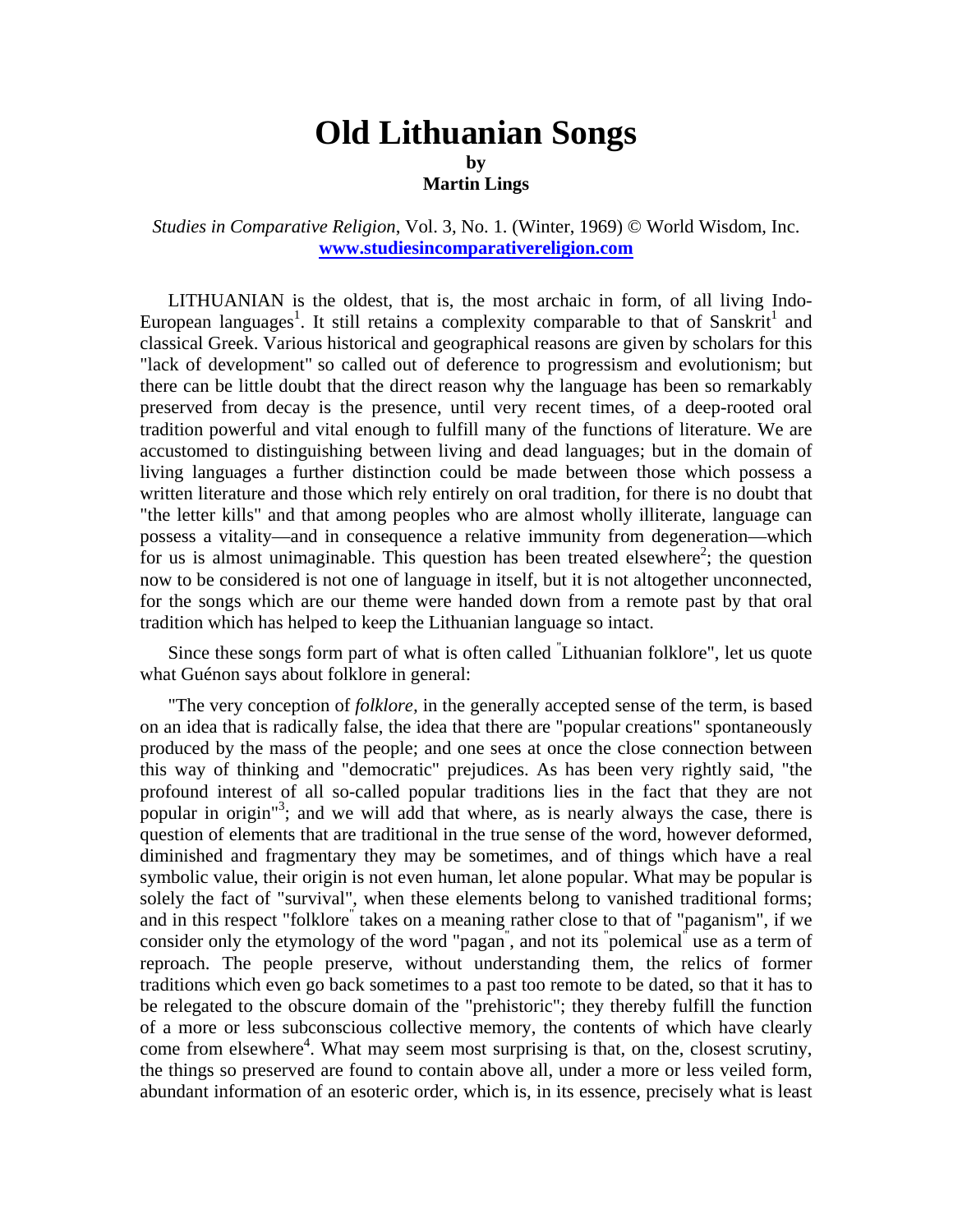popular ; and this fact suggests in itself an explanation, which may be summed up as follows: When a traditional form is on the point of becoming extinct, its last representatives may very well deliberately entrust to this aforesaid collective memory the things that would otherwise be lost beyond recall; that is in point of fact the sole means of saving what can in a certain measure be saved; and at the same time, that lack of understanding which is one of the natural characteristics of the masses is a sure enough guarantee that what was esoteric will be none the less undivulged, remaining merely as a sort of witness of the past for such as, in later times, shall be capable of understanding  $it"$ <sup>5</sup>.

The four songs which follow illustrate every point which is made in the above quotation. As far as one knows, they were handed down entirely by word of mouth until the XVIIIth century; and in more recent times $<sup>6</sup>$  $<sup>6</sup>$  $<sup>6</sup>$  children used to learn them by heart at</sup> school. As to their deeper meaning, the veil is in many places a thin one, and many if not all the comments made in this article will seem superfluous to the reader who has a knowledge of symbolism. In any case, it is preferable not to break up the text with comments, but to let each song be read uninterrupted as a poem, for they certainly have their rights in this respect. Would it be an exaggeration to say that the fourth and last of those given here is one of the greatest lyrics in the world? And through it, do we not breathe something of the fresh air of a remote antiquity?

The translations given here are taken from a little volume entitled *Old Lithuanian Songs[7](#page-8-6)* which is an anthology of forty seven songs, selected and translated into English by Adrian Paterson. Let us quote what he says of them: "I have tried as far as possible to render the grace of cadence of the originals, and for this reason I have avoided regular rhymes, which would have given an effect too hard and glib; instead I have done my best to reproduce something of the Lithuanian assonance" .

*1. Moon took to be his bride Sun in the first spring tide.* 

> *When Sun woke up at dawn, Moon from her side was gone.*

> *Moon, as alone he roved, Morn' s Star beheld and loved.*

*Then Thunder, wroth, with His blade cleft him in two and said :* 

*Why didst abandon Sun? Why, Morn's Star minion, by night didst rove alone?* 

The language of symbolism is universal, and the Sun, whether it be feminine as here and in the Germanic tradition, or masculine as in the Hindu and Greek traditions, always has a spiritual or celestial significance in relation to the Moon which, in a positive sense, stands for earthly or human perfection. Thus in Christian iconography the Cross is often represented with the Sun on its right and the Moon on its left because Christ, the second Adam, unites in himself two natures, heavenly and earthly; and with the same symbolism the creation of the first Adam, also possessed of two natures, is represented in this song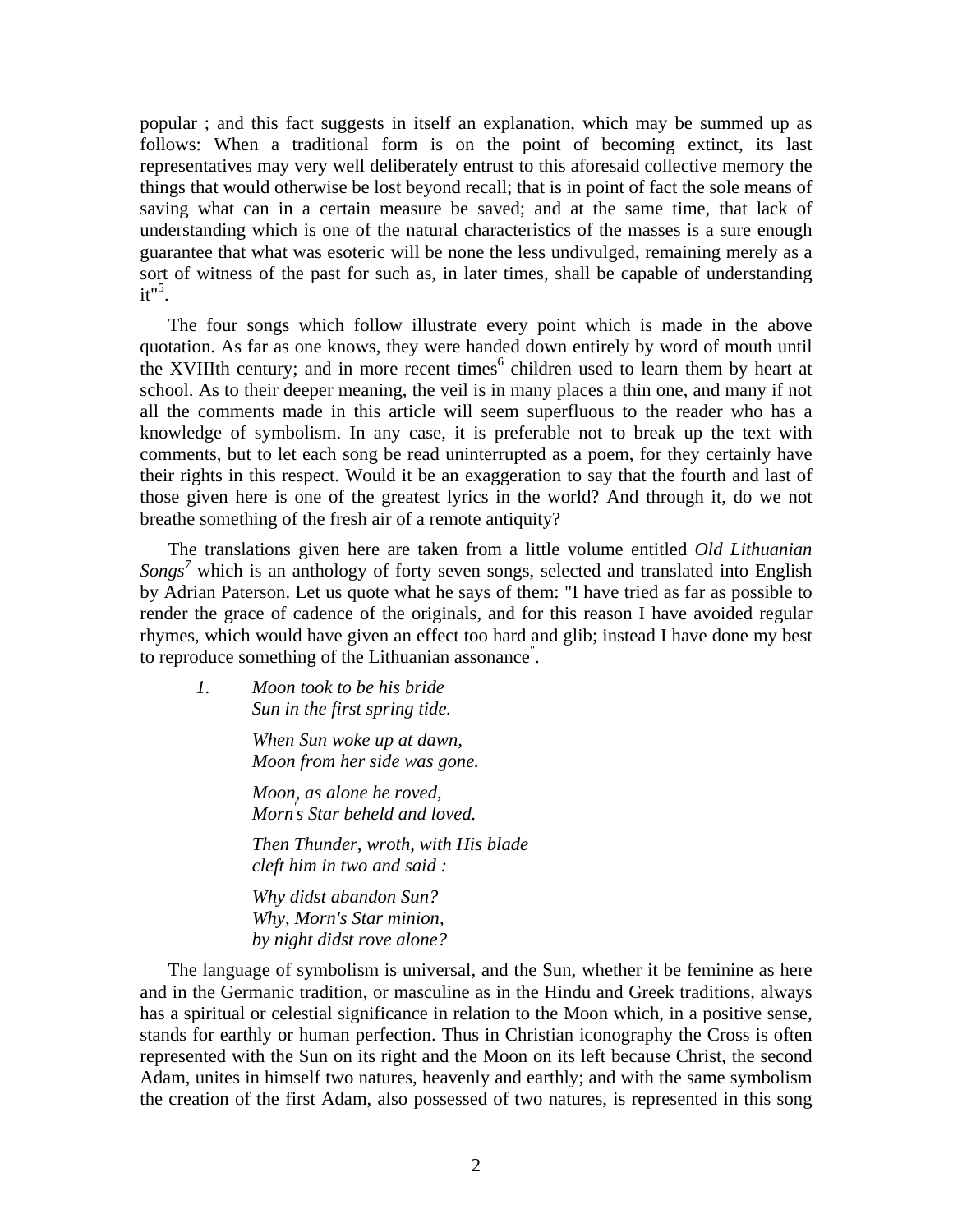by the marriage of the Sun and the Moon in the first Spring.

The Sun, as Spirit, is the daughter of God *(Dievo dukryté*<sup>8</sup>[\)](#page-8-7). God Himself is Perkurnas<sup>9</sup>, literally "Thunder"; and according to the discourse which Plato, in his *Symposium,* puts into the mouth of Aristophanes, primordial men were of a two-fold nature until Zeus, who like Perkunas has thunder for his chief attribute, cut them in two. But the doctrine of the song is more complete than that of the discourse, for it tells of a double scission: firstly and "vertically" there is the separation of Sun and Moon, that is, Spirit and soul; then, as a result of man's loss of connection with his higher possibilities, there is a "horizontal" scission within the soul itself. Man is inwardly divided, since he now lacks contact with the transcendent principle which alone can resolve opposites into complements. In other words, he has become subject to the "Knowledge of Good and Evil". It is this division within the soul of man which is represented in the song by the cutting of the Moon in two. The soul-dividedness of fallen man, as Titus Burckhardt remarks<sup>10</sup>, is as it were the starting point of alchemy; the "chemical marriage<sup>"</sup>, that is, the "Marriage of Sulphur and Quicksilver<sup>"</sup>, would thus be, in Lithuanian terms, "the putting together again of the two halves of the Moon, whereas the "mystical marriage" , would be the "remarriage of the Moon with the Sun<sup>"11</sup>.

The Morning Star, *Ausrinè,* is in some respects none other than Lucifer, whereas in other respects she is comparable to Eve. In the song which follows, and which needs no comment, the correspondence is to Lucifer. But in the third song, *Ausrinè* represents, like Eve, the fallen human race as a whole.

*2. Sun, 'ils time you went over the firmament, Sun, 'tis time to fare through the air. Sun, 'tis time you counted if all the stars are mounted.* 

> *Whether I count or no, already one will not show, and that the star most bright which rose up with the light and retired late at night.*

*3. Morn's Star held a wedding feast. Thunder galloped through the gate and struck down the green oak tree.* 

> *The blood of the green oak tree trickled, and stained my apparel, and stained my garland.*

*The Sun's daughter wept, and for three years gathered withered foliage.* 

*And where, o mother mine,*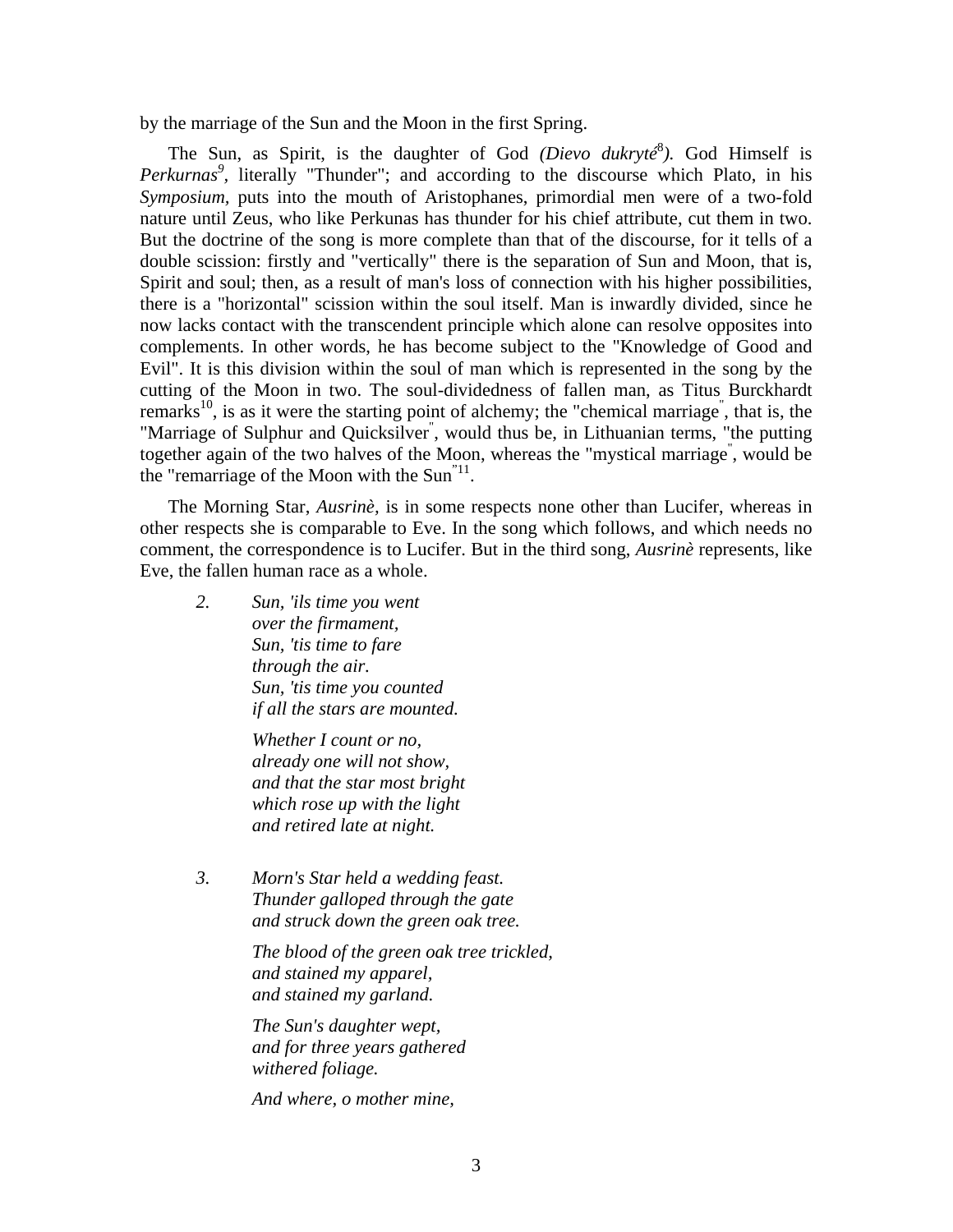*shall I wash my apparel, where wash away the blood?* 

*O daughter mine so youthful, go to the lake there yonder where are poured the streams of nine rivers.* 

*And where o mother mine, shall I dry my apparel where in the wind shall I dry it?* 

*O daughter mine so youthful, in yonder garden green where are flowering nine roses.* 

*And when o mother mine, shall I put on my apparel, put it on in its whiteness?* 

*O daughter mine, so youthful, on that same day of singing when there shall shine nine suns.* 

Owing to a difference of symbolism this song appears on the surface very different from the first, except that the Morning Star's wedding feast clearly recalls the illicit union which, in the other song, likewise provoked the wrath of Perkunas. But if we consider the relationship between certain symbols, in particular the Sun and the Tree, we shall find that the theme of the first song is altogether comprised within the song of the Morning Star and the Oak, though this last song takes us further, tracing out not only the Fall but also the path of return to the Primordial State.

The Tree of Life rises from the centre of the Earthly Paradise connecting earth with Heaven. Man's loss of connection with his higher possibilities is thus, in the language of *Genesis,* his loss of access to the Tree of Life, and we have also seen this same loss symbolized also by the Moon' s separation from the Sun. In our third song the Tree of Life is the oak which in the Lithuanian tradition is the most holy of trees<sup>12</sup>, being especially sacred to Perkunas<sup>13</sup>. It might at first seem strange that the Thunderer should strike his own tree; but history offers examples of great sanctuaries being destroyed by Heaven in reprisal for human sacrilege, and here also it is in reality against man' s connection with the sanctuary that Perkunas aims his bolt. Ultimately therefore this symbolism comes close to that of Genesis, at least in the sense that in both cases man has lost his access to the Tree of Life. But in the song this scission is also represented by the separation of the leaves from the tree. The analogy between the leaves and the human soul (and therefore the "Moon") is clear enough if we remember that when the Cross symbolizes the two natures of Christ, the horizontal line denotes his human nature, which is likewise represented by the leaf-bearing branches of the Tree of Life, whose trunk, like the vertical of the Cross, stands for his Divine nature. The symbolism of the leaves becomes even clearer when we consider that the Tree of Life is sometimes also called the "Tree of the World" or the "Axis of the World"<sup>14</sup> and as such it is occasionally represented with its roots in Heaven<sup>15</sup> and its branches constituting this world or, microcosmically, the human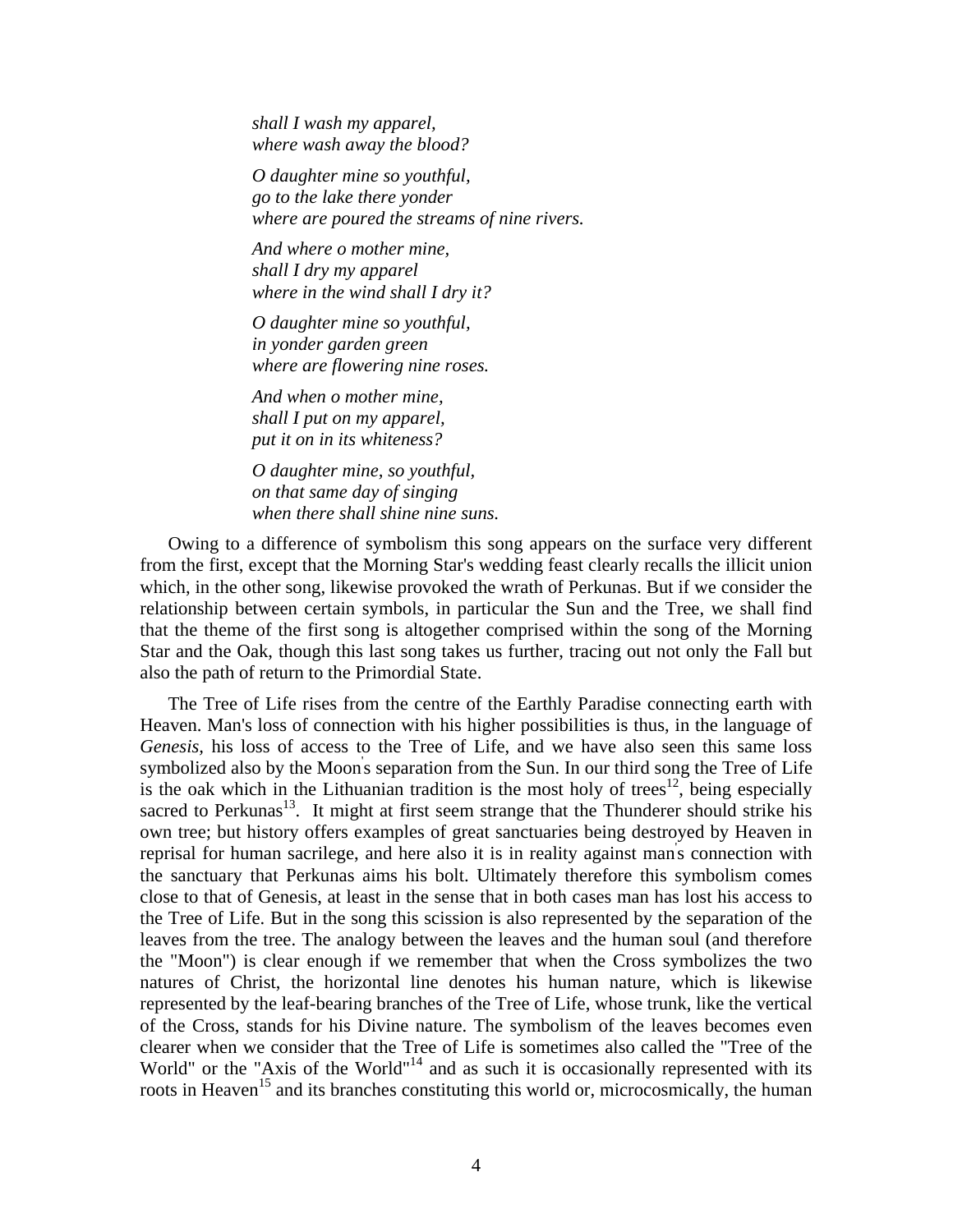soul.

If the separation of the foliage from the tree corresponds to the separation of the Moon from the Sun in the first song, the subsequent scattering of the foliage corresponds to the cleaving of the Moon, that is, to the psychic disintegration consequent upon the Fall. The gathering together of this foliage is thus the first phase of the spiritual path, the reintegration of the psychic elements. When all the foliage has been gathered, fallen man turns again to the Spirit. It is as if the Moon, now on the way to regaining his primal fullness, were to turn once more to the Sun ; but the song we are now considering shows us another aspect of the Sun. Instead of being man's Celestial Bride, she is here, as in most other Lithuanian songs, his Divine Mother. For if she is the daughter of Perkunas, she is also, as the Hindus would say, his *Shakti,* and as such she is the personification of Mercy and the other "feminine" attributes of the Divinity.

In the purification by the elements, that is, by water, wind and sun, which now takes place under the direction of the Spirit, the element earth is not mentioned, perhaps because man himself is in a sense earth.

Nine, which is, one might say, the very essence of this song, is a celestial number. There are nine celestial spheres, and nine degrees in the hierarchy of the Angels. Moreover nine corresponds, geometric-ally, to the circumference of the circle<sup>16</sup>, and therefore to the movements of the heavenly bodies, and to the visible form of the firmament which is itself the great symbol of Heaven. Nine is therefore also—and here lies the key to this song—the symbol of the Earthly Paradise which, as the chief reflection of Heaven upon earth, is always represented as circular; and although in the perspective of later and more "sedentary" religions the restoration of perfection is the "squaring of the circle"<sup>17</sup>—the Heavenly Jerusalem, for example, is square—in the earlier and more nomadic perspectives the inverse of the Fall is always a return to the Earthly Paradise. It is therefore not surprising that the number nine should be so much stressed in this song whose theme is, precisely, the recovery of the Primordial State.

In particular, as regards the "nine suns", there may be here an implicit reference to the restoration of the Tree of Life, for in various traditions there is mention of the shining of a plurality of suns at the end of the cycle, and as Guénon remarks ; " The image of the sun is often connected with that of the tree, as if the sun were the fruit of the Tree of the World"<sup>18</sup>. He mentions, as regards the Hindu doctrine of the end of the cycle, "the tree whose fruits are twelve suns<sup>"19</sup>. He also draws our attention to the fact that even where there is no specific mention of suns in connection with the Tree of Life, it is often represented as bearing "solar" fruits : "The fruits of the Tree of Life are the golden apples of the Garden of the Hesperides ; the golden fleece<sup>20</sup> of the Argonauts, which was also placed on a tree and guarded by a serpent or a dragon, is another symbol of the immortality which man has to reconquer  $\frac{1}{2}$ . Finally he mentions that in China one finds also, as a symbol of the completion of the cycle (which in the macrocosm means a new Golden Age and in the microcosm the return to the Primordial State), the tree with ten suns ; and this brings us back to our song for, as we have already seen, nine and ten are sometimes inter-changeable in that both can represent the circle which is itself the figure of cyclic perfection. Analogously one can say of the Garden of Helicon which, as Dante tells us, is none other than the Earthly Paradise, that it, bears the seal of nine or of ten according to whether or not we count, with the nine Muses, Apollo himself who is the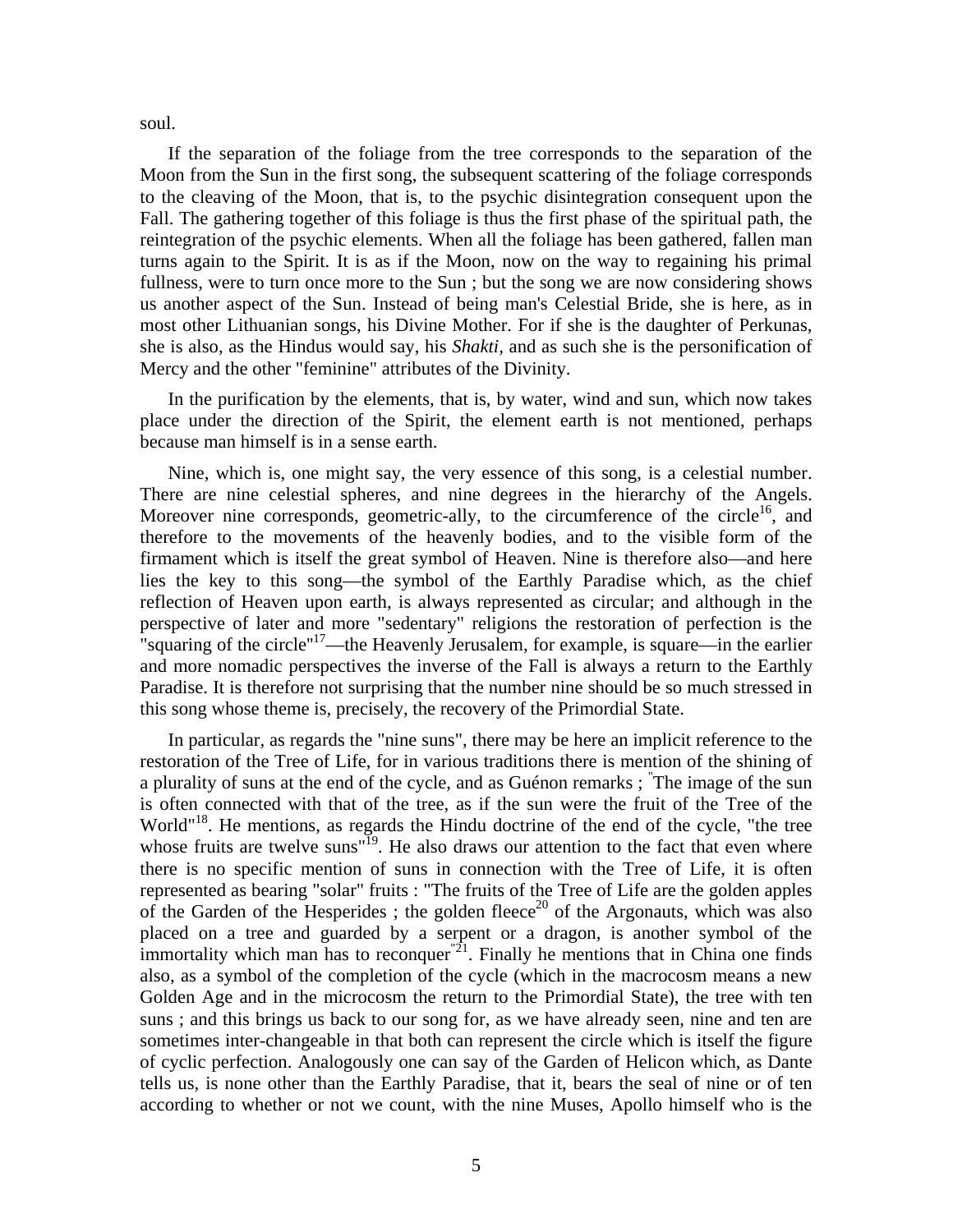## centre round which they form the circumference.

*4. Fly little hawk, near to the lake, near that same lake where a whirlpool seethes.* 

> *Near to that whirlpool there's a rue garden. In that same garden weeps a maiden.*

*I have no mother, a dowry to gather, I have no father to apportion my share.* 

*I have no brother to saddle horses, I have no sister to plait a garland.* 

*Sun, thou mother, Sun, thou mother, Sun, thou mother, gather me a dowry.* 

*Moon, thou father, Moon, thou father, Moon, thou father, apportion my share.* 

*Star, thou sister, Star, thou sister, Star, thou sister, oh plait my garland!* 

*Greatwain, thou brother, Greatwain, thou brother, Greatwain, thou brother, oh drive me through the meadows!* 

The hawk, with all the other members of its tribe, above all the eagle, is a solar bird, and as such a symbol of the Spirit. But in particular it may be remembered that whereas the eagle is the bird of Zeus, the hawk is one of the emblems of Apollo, God of inspiration, and in this song the prayer of the maiden is clearly uttered under the inspiration of the hawk, whereas there can be no doubt that the initial imperative addressed to the hawk is a divine command. In ancient Egypt the equivalent of Apollo was Horus; and it is perhaps not irrelevant to recall here, especially in view of the end of the song, the temple paintings which represent him as the hawk-headed usher of righteous souls into the Presence of Osiris.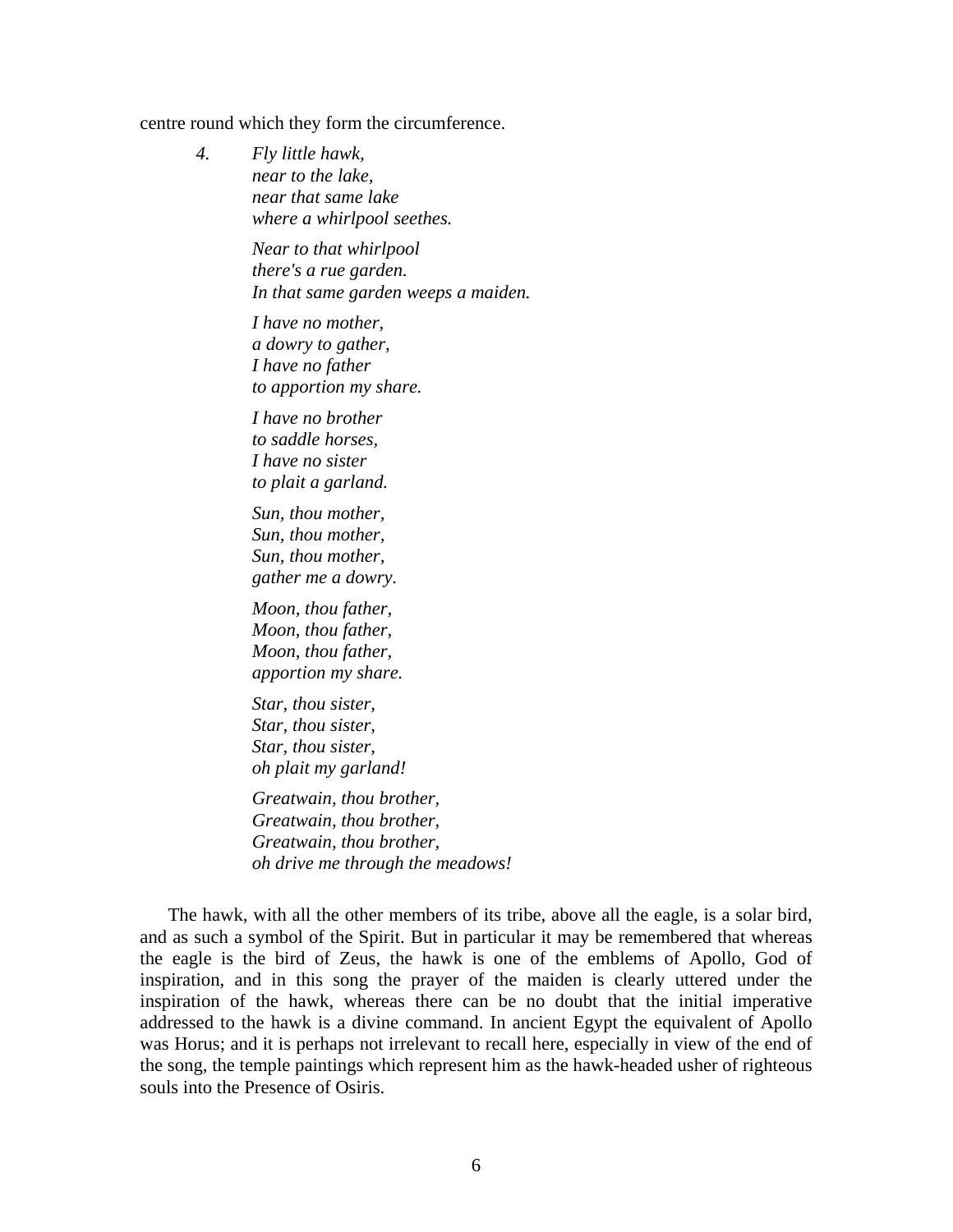Rue has been used from time immemorial to ward off evil influences and to purify sanctuaries and habitations in cases of pollution, so that among plants it is one of the outstanding symbols of purity. As such it plays a particularly important part in Lithuanian tradition<sup>22</sup>. The "rue garden" or "Garden of Purity", which is difficult of access and "guarded<sup>"</sup> by the whirlpool as by a dragon, and which is, moreover, to be the starting point of the maiden's celestial journey, can be none other than the Earthly Paradise. This is also confirmed by the out-standing "simplicity" , "childlikeness" , and "spiritual poverty" of the maiden herself, these being among the terms in which readiness to enter "the Kingdom of Heaven" is universally described by religion.

The "garland" mentioned in this and in the previous song (there the "staining of the garland" means loss of innocence) is the garland of rue which in Lithuania was traditionally part of the insignia of maiden-hood and especially of the virgin bride who wore it as a wreath on her wedding day.

The "dowry" which the "Sun" is to "gather"<sup>23</sup> is contrasted with the "share" to be "apportioned<sup>"</sup> by the "Moon". Together they represent the maiden's title to be married, that is, since the marriage is celestial, her "eligibility" in the eyes of Heaven. As such, the solar treasure can be nothing other than spiritual riches, whereas the lunar "share" consists of the human virtues which are the "reflections<sup>"</sup> of those riches. Being of this world which is the world of forms, the virtues can be analysed<sup>24</sup>, differentiated, counted and measured<sup>25</sup>. But the synthesis of the spiritual treasure itself is above form and beyond all reckoning it is therefore to be "gathered" and "stored up" but not "apportioned".

This song begins where the previous song ended; its theme is not the Lesser Mysteries but the Greater Mysteries, for the starting point is the state of human perfection. The Sun and the Moon are once more in their primordial relationship, and the maiden is to set off on her journey wearing the  $Crown<sup>26</sup>$  of Purity.

*Anyone can say the prayers, repeat litanies and keep fasts many times and read the Qur'an. Even an old woman can fast, pray at night and read a few chapters of the Qur'an. The vocation of the men of God is different That comprehends three things. First, anxiety as to what they shall eat and what they shall wear does not enter their heart. A dervish into whose heart concern for what he shall eat and what he shall wear has entered is no good at all. Secondly, in private and in public they remain absorbed in God : that is the essence of all spiritual striving. Thirdly, they never utter anything with the idea of pleasing people and attracting them towards themselves.*

*Shaikh Fariduddin of Ajodhan.*

1

<sup>&</sup>lt;sup>1</sup> It is also the *nearest of* the European languages to Sanskrit, not only in virtue  $of$  its undegeneracy but also by reason of its "orientality". Lettish, the language of Latvia, is the only other surviving member of the Baltic group of languages to which Lithuanian belongs, but it is less archaic than Lithuanian.<br><sup>2</sup> A. K. Coomaraswamy, *The Bugbear of Literacy*; and Martin Lings, *Ancient Beliefs and Modern Superstitions*, pp. 8-

<sup>15</sup>

<sup>3</sup> Luc Benoist, *La Cuisine des Anges, une esthétique de la pensée, p.* 74.

<sup>&</sup>lt;sup>4</sup> "This is an essentially "lunar" function, and it is in fact to the Moon that the mass of the people corresponds astrologically, which is a clear indication also, of the purely passive character of that mass, incapable as it is of initiative or of spontaneity"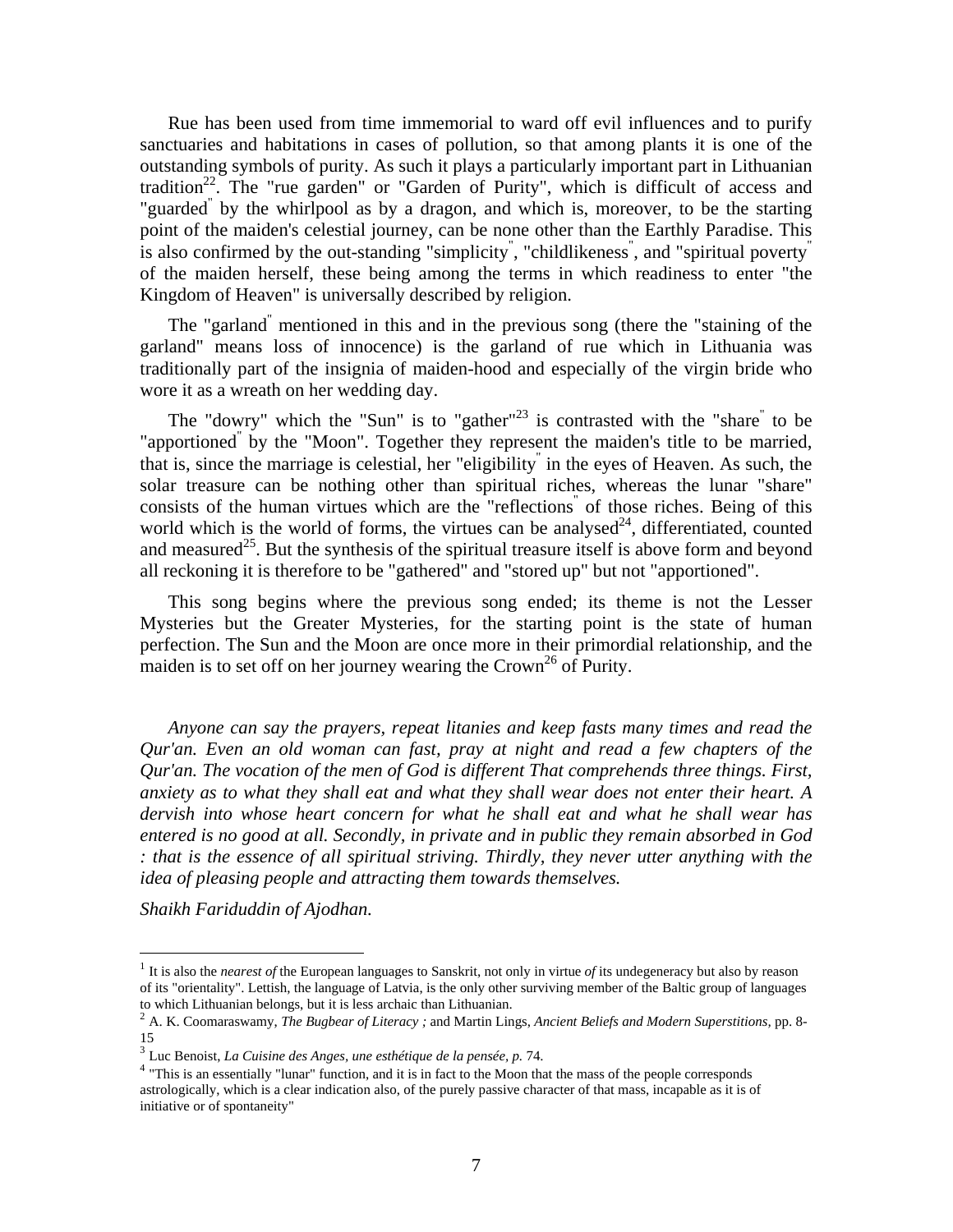5 *Le Saint Graal* in *Symboles fondamentaux de la Science Sacrée, pp.* 50-51.

<sup>6</sup> That is, between the two World Wars. In 1940 the Soviet army occupied Lithuania, whereupon such members of the government as could not escape were sent to Siberia, and a carefully chosen Communist government was set up, whose first act was to request the incorporation of Lithuania into the Soviet Union. The request was granted. Except for the scarcely less terrible period of German occupation during the war, Lithuania has been swallowed up in Russia ever since, with no apparent hope of liberation except that the Western powers have never formally recognized the annulment of her independence. After the war, until about 1953 when they were finally rounded up, hundreds of thousands of young Lithuanian men and women took refuge in the forests of their country, preferring to live there in great hardship rather than be victims of the mass deportations to Siberia and elsewhere which were part of the Soviet method of russification and sovietization.<br><sup>7</sup> This now very rare book was published in Lithuania only a few weeks before the war. One or two complimentary

copies reached Western Europe, including one for me, since I had written the preface. I was intending to return, after the long vacation, to the University of Vitautas the Great in Kaunas (then the temporary capital of Lithuania) where I was lecturer, but the way back was blocked in the first days of the war, and I have never returned there since. Nor have I any reason to suppose that the entire edition, except for the few copies mentioned, was not destroyed during the terrible years which followed. The translator had left Lithuania several years previously, and at the time of publication

he was in Egypt, where he died the following year.<br><sup>8</sup> The Sanskrit equivalent, *Déva-duktri*, may be mentioned to show how close, on occasion, these two languages can be.<br><sup>9</sup> In Sanskrit *Parianya*, whom the *Rig-Veda* m

<sup>10</sup> *Alchemy* (Stuart and Watkins, London, 1967), ch.11.

<sup>11</sup> In alchemy the "chemical marriage" is sometimes also called "the marriage of the Sun and the Moon", but in the Lithuanian perspective the Sun is always transcendent.

<sup>12</sup> As also for the Celts and others. See René Guénon, *Le Roi du Monde*, p. 21, note 1.<br><sup>13</sup> We see here yet another connection between Perkunas and Zeus who is not only the God of thunder but also the God of the oak.

<sup>14</sup> See René Guénon, *The Symbolism of the Cross*, ch., IX, note 1.<br><sup>15</sup> A symbol, being merely a reflection, can never show every aspect of the higher reality which it symbolizes. To have a fuller representation of the relationship between Heaven and Earth we have therefore to conceive of the Tree of Life as a tree which grows not only upwards, in the direction of man's spiritual aspirations, but also downwards, because it is in fact rooted in the Spirit, that is, in the "Sun". In the case of the "normal" tree the sun is, as we shall see, the fruit ; but there is no contradiction here, for the fruit contains the seed which is itself virtually the root.<br><sup>16</sup> As Guénon remarks, 10 is the number of the circle, being the number of cyclic perfection, and he adds : "1

corresponds to the centre and 9 to the circumference . . It is because 9, and not 10, is the number of the circumference that it is normally measured in multiples of 9 (90 degrees for the quadrant, and then 360 degrees for the whole circumference)". La Tétraktys et le Carré de Quatre, in Symboles fondamentaux de la Science Sacrée, p. 128.

<sup>17</sup> As regards the relationship between the square and the circle, see Titus Burckhardt, Sacred Art in East and West, p. 18, and as regards the roundness of nomadic and semi-nomadic sanctuaries, see *ibid.*, p. 22.<sup>18</sup> *The Symbolism of the Cross,* p. 52.<br><sup>19</sup> *ibid.* (See also, by a strange coincidence, .p. 29, note 3, of this journal. Ed.)

<sup>20</sup> A doubly solar symbol, in virtue of the solar animal as well as the solar metal.

<sup>21</sup> *ibid.*

<sup>22</sup> Rue (Lithuanian *ruta,* Greek *rute),* is also called in English "herb of grace" which suggests that its symbolism was originally the same here as there. But already by Shakespeare's time it had acquired a somewhat sorrowful significance (see for example the last lines of Act III in *Richard II)*, no doubt because of frequent punning on it and the verb "rue" which, etymologically, is quite unconnected with the name of the plant.

<sup>23</sup> This is somewhat free though adequate translation of *kloti* which means literally "cover". The reference is no doubt to the bridal treasure which the mother would store up for her daughter and which would not be displayed, whereas the "share" is the marriage portion which would be assessed by the father.<br><sup>24</sup> Since light is a symbol of knowledge, reflected light, of which moonlight is the outstanding example, is a symbol of

indirect, "analytical" knowledge that is, individual, human, mental knowledge. In other words, moonlight is a "mental" feature of the macrocosm just as the mind is a "lunar" feature of the microcosm; and it is to be noticed how persistently in the Indo-European languages this profound yet not immediately obvious connection between man (characterized by mind) and moon (Lithuanian *menuo)* is stressed by the recurrence of the root MN in connection with things or actions specifically mental and therefore, reflective or analytical, such as *mind* (Sanscrit *manas,* Lithuanian *manymas,* Latin *mens)* and *memory* (the lost N is found in *reminiscence,* Lithuanian *mintis,* Greek *mama).* Let us cut short this list of examples, which could be a long one, with the name of the Roman Goddess of learning, that is, of indirect knowledge, *Minerva*, whose bird is the owl, nocturnal and lunar, as opposed to the hawk which is as we have seen the bird of Phoebus Apollo, the God of inspiration, that is, of direct knowledge.